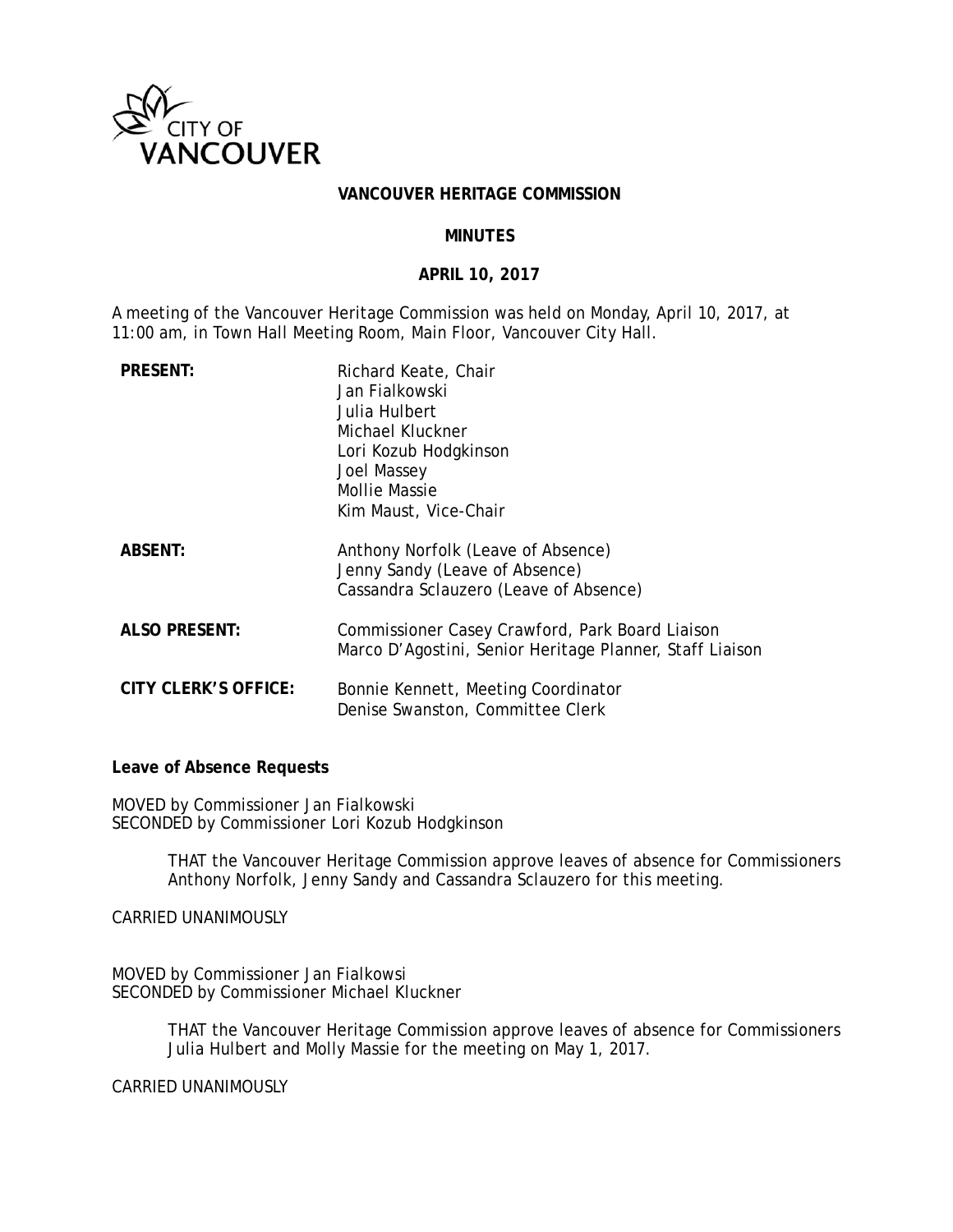## **Approval of Minutes**

MOVED by Commissioner Michael Kluckner SECONDED by Commissioner Mollie Massie

> THAT the Vancouver Heritage Commission approve the minutes from the meeting held February 27, 2017, as circulated.

### CARRIED UNANIMOUSLY

# **1. Business Arising from the Minutes**

None.

- **2. Conservation Review**
- **(a) 2205 2291 West 45th Avenue 2165 – 2195 West 45th Avenue Ryerson United Church VHR 'A' Rezoning Application (CD-1)**

**Issues:** 

- Conservation of the stone church building; and
- Integration with the new Activity Centre.
- **Staff:** James Boldt, Heritage Group
- **Applicant:** Malcolm Elliot, Endall Elliot Associates Alan Endall, Endall Elliot and Associates Gordon Esdau, Dunbar Ryerson United Church Robert Lemon, Heritage Consultant, Robert Lemon Architects

The applicant team reviewed the application and, along with staff, responded to questions.

Staff noted the following correction to page two of the agenda for the project at 2165-2195 West 45<sup>th</sup> Avenue:

 The number of dwelling units for the West Site will be 32 and not 36 as listed under "Table new affordable market rental block units".

The Commission was provided with additional drawings with revisions based on feedback from the Urban Design Panel (copy on file).

MOVED by Commissioner Michael Kluckner SECONDED by Commissioner Jan Fialkowski

> THAT the Vancouver Heritage Commission, while regretting the loss of the rectory, the Edwardian house on the corner of Vine and 45th, and the tall fir trees, supports the rezoning application as presented in the original application and in the revised drawings presented in response to Urban Design Panel comments, for the restoration of the Dunbar-Ryerson United Church, 2205-2291 45th Avenue and 2165-2195 West 45th Avenue, including the application to add a 32 affordable rental unit building and a 40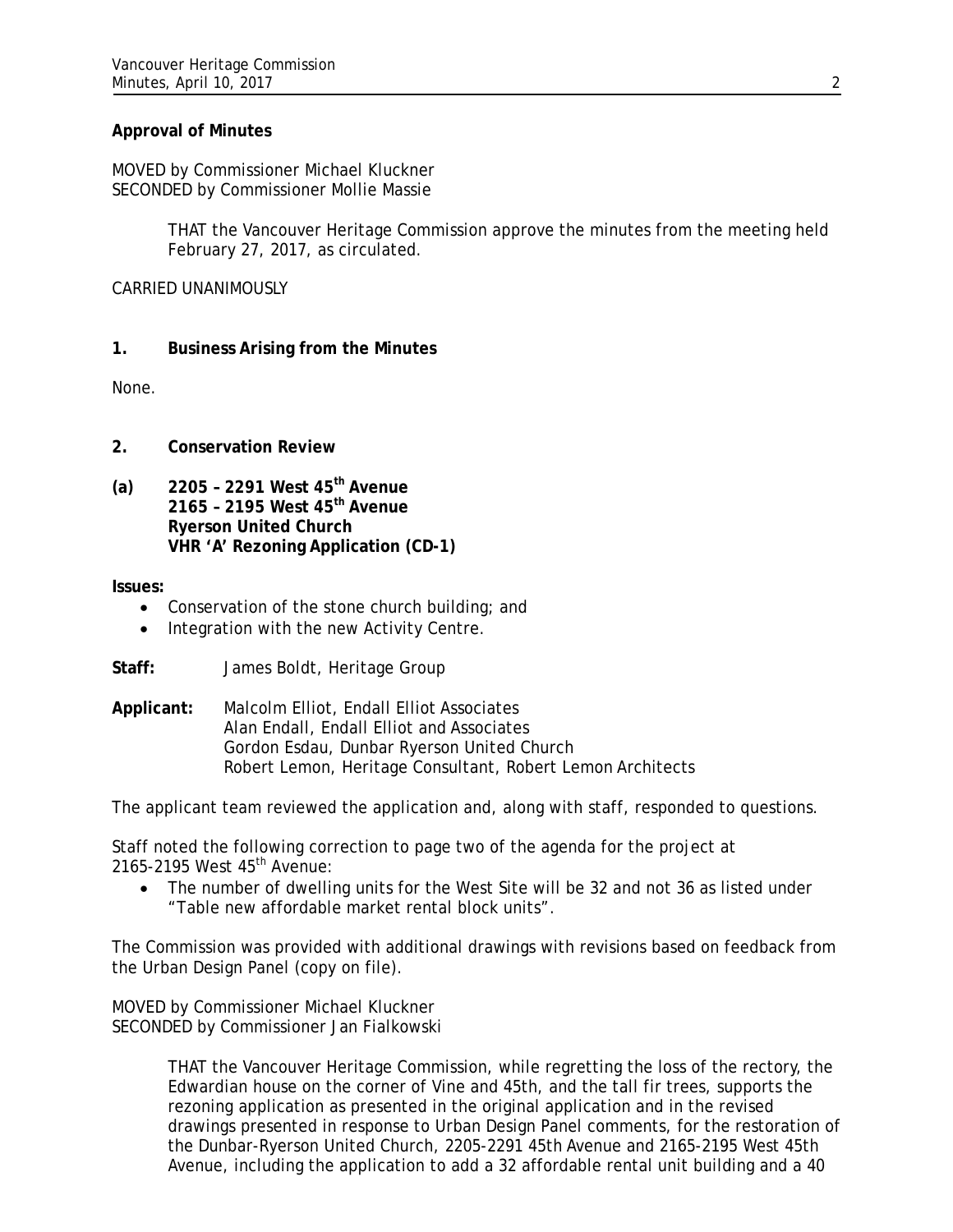market unit building on the east side of the site, as presented at its meeting on April 10, 2017, noting the following:

- the Commission encourages further design development to maintain the distinctiveness of the sloped roof of the non-market building while increasing the space between the old and new building;
- the Commission asks that consideration be given to moving the Edwardian house and the rectory off site; and
- the Commission requests consideration be given to keeping the trees on Vine Street.

CARRIED UNANIMOUSLY

*\* \* \* \* \** 

*The Commission recessed at 11:45 am and reconvened at 11:54 am.* 

*\* \* \* \* \** 

**(b) 619-675 West Hastings Street Royal Bank Building – VHR – "A" Rezoning Application RZ-2016-00028** 

**Issues:**

- Design development of the proposed addition (tower),
- Interior designation has not been proposed,
- Limited nature of the proposed exterior conservation work (conservation work does not include extensive seismic stabilization of the Royal Bank Tower envelop; only some architectural features will be stabilized)

**Applicant**: Mark Thompson, Architect, Musson Cattell Mackey Partnership Donald Luxton, Heritage Consultant, Donald Luxton and Associates Inc. Bart Slotman, Uptown Property Group

**Staff:** Zlatan Jankovic, Heritage Planner Michael Naylor, Rezoning Planner Marie Linehan, Development Planner

Staff and the applicant team reviewed the application and responded to questions.

MOVED by Commissioner Kim Maust SECONDED by Commissioner Jan Fialkowski

> THAT the Vancouver Heritage Commission supports the rezoning application for 619-675 West Hasting Street, including the use of the new tower to seismically stabilize the heritage "A" listed Royal Bank Building, as presented at its meeting on April 10, 2017, noting the following:

- that the use of the new tower's shear wall to stabilize the old tower will allow for the interior of the Royal Bank building to be preserved without seismic intervention;
- that the Commission notes that the preservation of exterior cornice details form part of the application;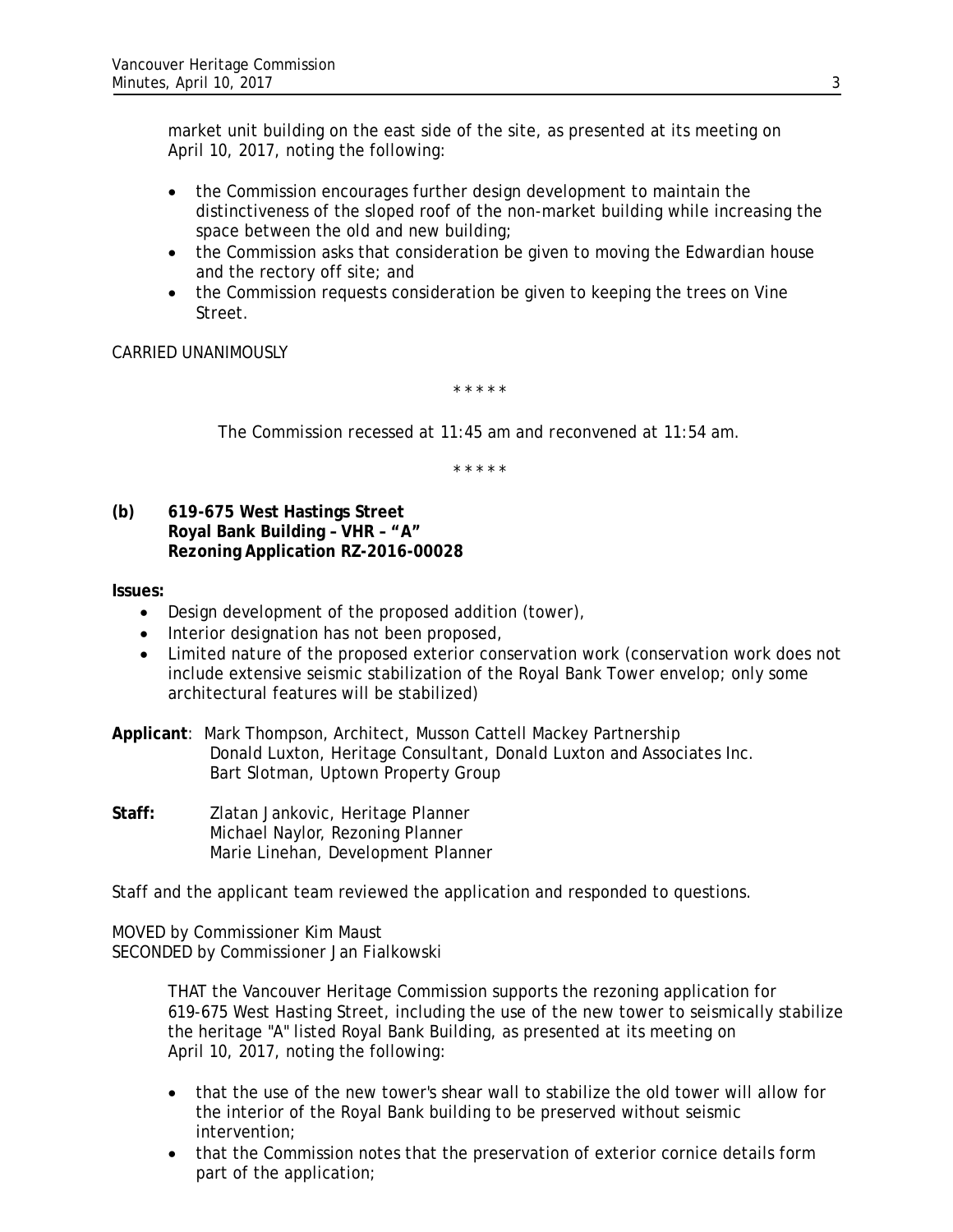that the Commission supports the applicant's intention to maintain a light well between the buildings and the use of reflectors to project natural sunlight light into the well;

FURTHER THAT the Commission asks that further design consideration be given to the entrance of the new tower to enhance the distinction between the old and new building; and

FURTHER THAT while the Commission supports the designation of the exterior of the "A" listed heritage Royal Bank Building, and the Commission asks that consideration be given to adding a requirement for the designation of the interior character defining elements of the building as a condition of the zoning approval.

## CARRIED UNANIMOUSLY

# **(c) 2733 Franklin Street – Ross Residence VHR 'B' DP-2016-02948 (Designation)**

- **Issues:** Conservation of the heritage building
- **Applicant:** Jason Skadlan, Skadlan Architecture & Interiors
- Staff: Hugh McLean, Heritage Planning Analyst Ryan Dinh, Development Planner

Staff and the applicant reviewed the application and responded to questions.

MOVED by Commissioner Joel Massey SECONDED by Commissioner Richard Keate

> THAT the Vancouver Heritage Commission supports the application to open-up 512 square feet of living area in the attic at 2733 Franklin Street, the Ross Residence, through the use of skylights, as presented at its meeting on April 10, 2017, noting the following:

 that the applicant consider adding ventilation and a fresh air intake to the roof assembly to mitigate condensation.

FURTHER THAT the Commission commends the applicant for their effort to lovingly maintain this house.

CARRIED UNANIMOUSLY

# **3. Statement of Significance and Vancouver Heritage Register Subcommittee Report**

Staff reviewed the reports from the Statement of Significance and Vancouver Heritage Register Subcommittee meetings held March 6 and March 27, 2017, and responded to questions. Staff: Hugh McLean, Heritage Planning Analyst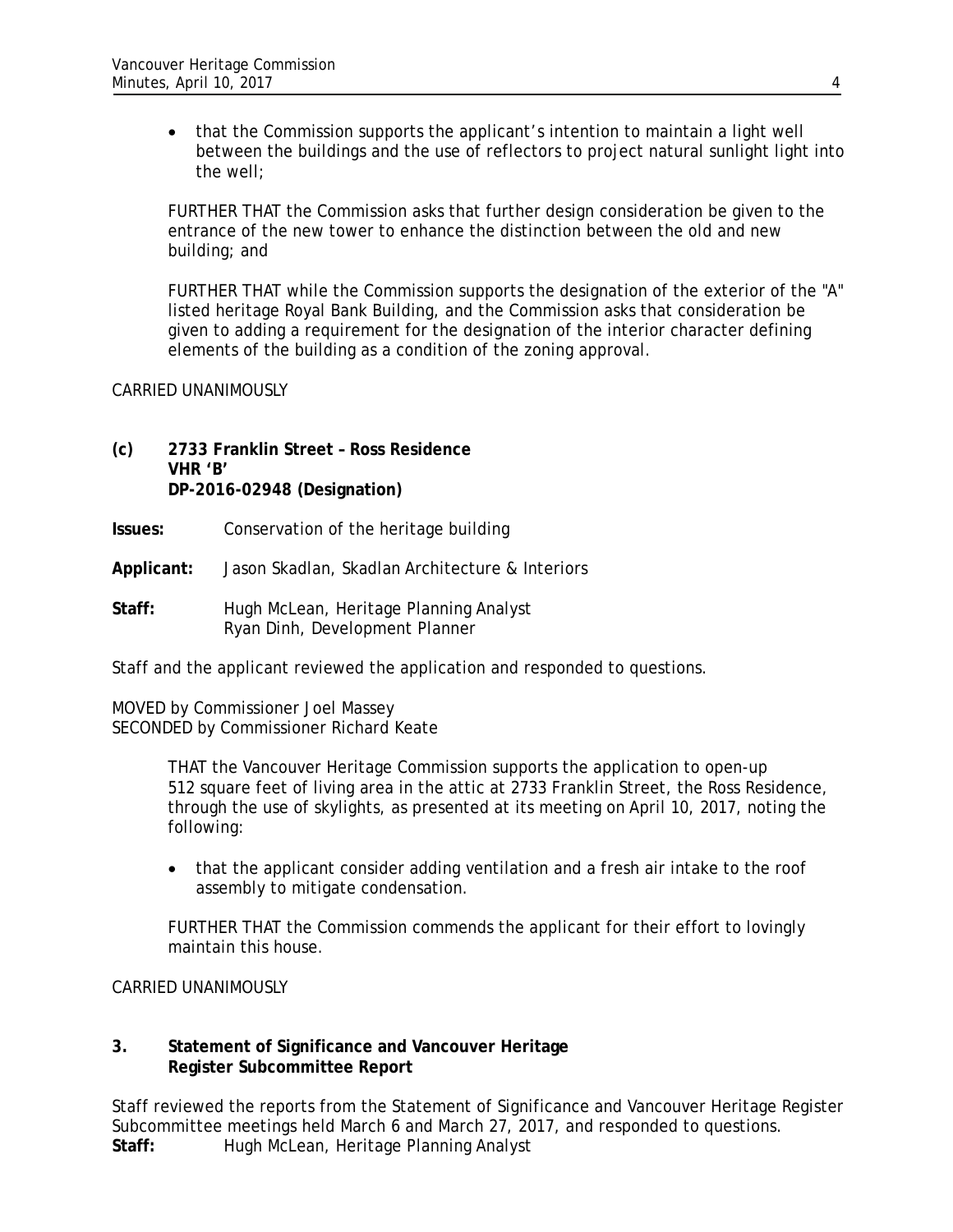MOVED by Commissioner Mollie Massie SECONDED by Commissioner Jan Fialkowski

- A. THAT the Vancouver Heritage Commission requests additional information be provided in order that a full assessment can be completed to determine worthiness of addition to the Vancouver Heritage Register (VHR), or to determine the VHR category for the buildings at:
	- 731 East Broadway; and
	- 1445 West Georgia Street IBM Building.
- B. THAT the Vancouver Heritage Commission supports adding the following buildings to the Vancouver Heritage Register as C-listings:
	- 737-739 East Broadway; and
	- 741-745 East Broadway.
- C. THAT the Vancouver Heritage Commission supports adding the following buildings to the Vancouver Heritage Register as B-listings:
	- 1975 Alma Street Wavell Apartments; and
	- 1455 West Georgia Street Imperial Life Building.
- D. THAT the Vancouver Heritage Commission requests that the Heritage Assessments or Statements of Significance for the following buildings be referred back to the consultants for revisions and, where necessary, to complete revisions to the Vancouver Heritage Register Evaluations:
	- 1975 Alma Street Wavell Apartments;
	- 1445 West Georgia Street IBM Building;
	- 1455 West Georgia Street Imperial Life Building;
	- 731 East Broadway;
	- 737-739 East Broadway; and
	- 741-745 East Broadway.
- E. THAT the Vancouver Heritage Commission supports the staff recommendation to retain 1326 Laurier Avenue on the list of protected properties in the First Shaughnessy Heritage Conservation Area Official Development Plan.

CARRIED UNANIMOUSLY

MOVED by Commissioner Michael Kluckner SECONDED by Commissioner Mollie Massie

- A. THAT the Vancouver Heritage Commission supports adding the following buildings to the Vancouver Heritage Register as B-listings:
	- 978 East 29<sup>th</sup> Avenue Whittaker Residence